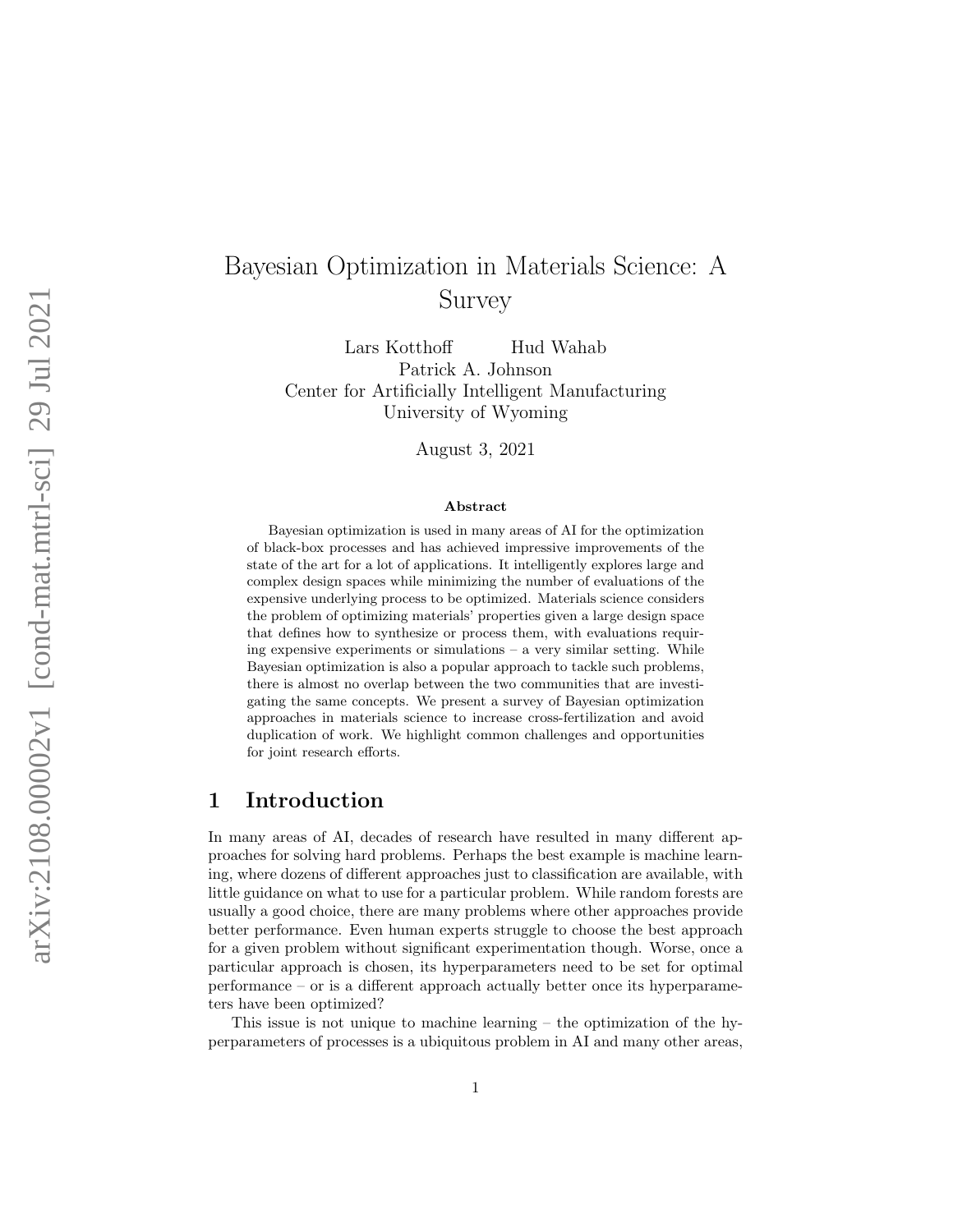including materials science. While this can be done efficiently for some applications, for example because gradients are available or other knowledge about the optimized process can be leveraged, there are many scenarios where nothing is known about the process – it is a black box that can be evaluated, but whose inner workings are not sufficiently understood to aid in the optimization process. Such black boxes are much harder to optimize in practice.

Black-box processes are optimized by repeatedly evaluating them for different hyperparameter settings and observing the effect changes in hyperparameter values have – much like scientists have studied natural phenomena for millennia. In many cases, these evaluations are expensive and it is crucial to minimize their number as the optimization would otherwise use too many resources. Bayesian optimization (BO) is a methodology that allows for just that. It is a sampleefficient optimization method that, in general, does not require a large number of samples to obtain good results and is thus particularly suitable for black-box functions that are extremely expensive to evaluate, as found in many areas of AI, engineering, and materials science, where an evaluation may entail synthesizing and testing a new material and require specialized equipment and skilled operators.

At the heart of modern Bayesian optimization approaches are machinelearning-induced surrogate models, that learn to emulate the black-box process to be optimized based on a small number of evaluations. Such surrogate models have a long tradition in materials science where they helped in the development of new materials and designs long before the advent of machine learning. Traditionally, models were based on first-principles understanding and physical laws that were painstakingly developed by scientists rather than the data-driven approaches we see today.

Bayesian optimization, like surrogate models, is not a new concept, nor did it originate in AI – its origins can be traced back decades to engineering applications. It has gained increasing popularity in materials science in the last decade, similar to popularity gains in AI in the same time period. However, research in both fields proceeds almost entirely independently, with no crossfertilization taking place even though the problems solved are the same in many cases. This survey aims to bridge this gap and increase awareness in the AI community on relevant research and approaches being developed in materials science. We provide an overview of relevant recent research and highlight challenges in materials science that AI research can help with and open problems that may benefit from joint efforts.

# 2 Background

In modern Bayesian optimization, a surrogate model is fit based on the results of evaluating the black-box process at different points in the hyperparameter space. Such an initial design could be random, or based on another design of experiments approach. In most cases, this surrogate model is induced by a machine learning algorithm; Gaussian Processes and random forests are popular choices.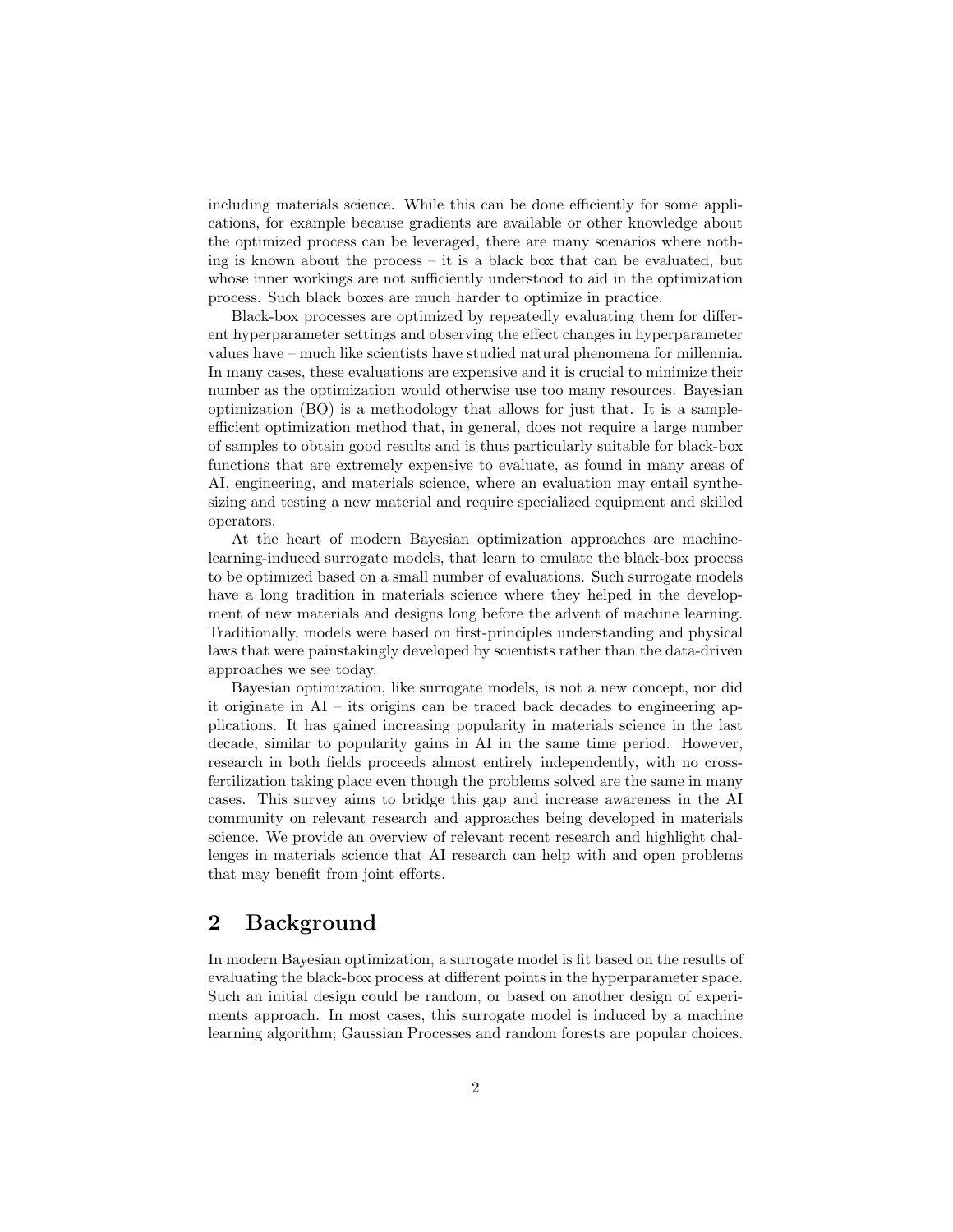An acquisition function then determines the next point in hyperparameter space to evaluate the expensive black-box process at, based on the predictions of the cheap-to-evaluate surrogate model and possibly uncertainty quantifications of those predictions. This acquisition function balances exploitation, i.e. evaluating the neighborhood of points known to yield good performance, and exploration, i.e. evaluating points that are far from regions of the hyperparameter space with known performance to avoid getting stuck in local optima. Commonly-used acquisition functions include expected improvement and maximum uncertainty, which always explores.

The expensive black-box function is then evaluated at the point proposed in this way to obtain ground-truth data that is combined with the data from the initial design. The updated data is used to obtain the surrogate model for the next iteration of the optimization process. The incremental augmentation of the data the surrogate model takes into account iteratively improves and refines it for the areas of interest, yielding more accurate approximations of the black-box function and better optimization results. The Bayesian optimization process can be stopped at any time when the desired quality is achieved or resources are exhausted. While this makes it convenient to deploy in practice, there are no guarantees of convergence to a global optimum except if an infinite number of evaluations of the black-box function are allowed. As we make no assumptions about the optimization landscape, the quality of the result cannot be guaranteed or even assessed except by comparison to the results other methods or repeated BO runs achieve.

Figure [1](#page-3-0) illustrates surrogate model and acquisition function for one iteration of a toy example. There are many variations of this general approach and hybrid methods that incorporate techniques from other areas of AI have been developed, for example meta-learning to leverage known good hyperparameter configurations from similar applications. A complete exposition is beyond the scope of this survey. For more details on Bayesian optimization, we refer the interested reader to [Jones et al.](#page-11-0) [\[1998\]](#page-11-0), [Mockus and Mockus](#page-12-0) [\[1991\]](#page-12-0) and [Forrester](#page-11-1) [et al.](#page-11-1) [\[2008\]](#page-11-1) for Bayesian optimization in engineering in particular.

#### 3 Bayesian Optimization in AI

The optimization of black-box processes is relevant in many areas of AI; in particular for the automated hyperparameter tuning of algorithms. For many applications, software to solve problems have hyperparameters that allow to choose and tune, for example; a search heuristic, a stopping criterion, or a pruning mechanism. These choices provide added flexibility and enable adaptation of a generic algorithm to a particular problem, but setting them to achieve good performance in a specific setting is a difficult task even for human experts.

There are numerous approaches that apply Bayesian optimization methods to automated hyperparameter tuning in AI, for example [Hutter et al.](#page-11-2) [\[2011\]](#page-11-2), who introduce the SMAC system and demonstrate its power tuning the hyperparameters of SAT and MIP solvers. [Snoek et al.](#page-13-0) [\[2012\]](#page-13-0) propose the spearmint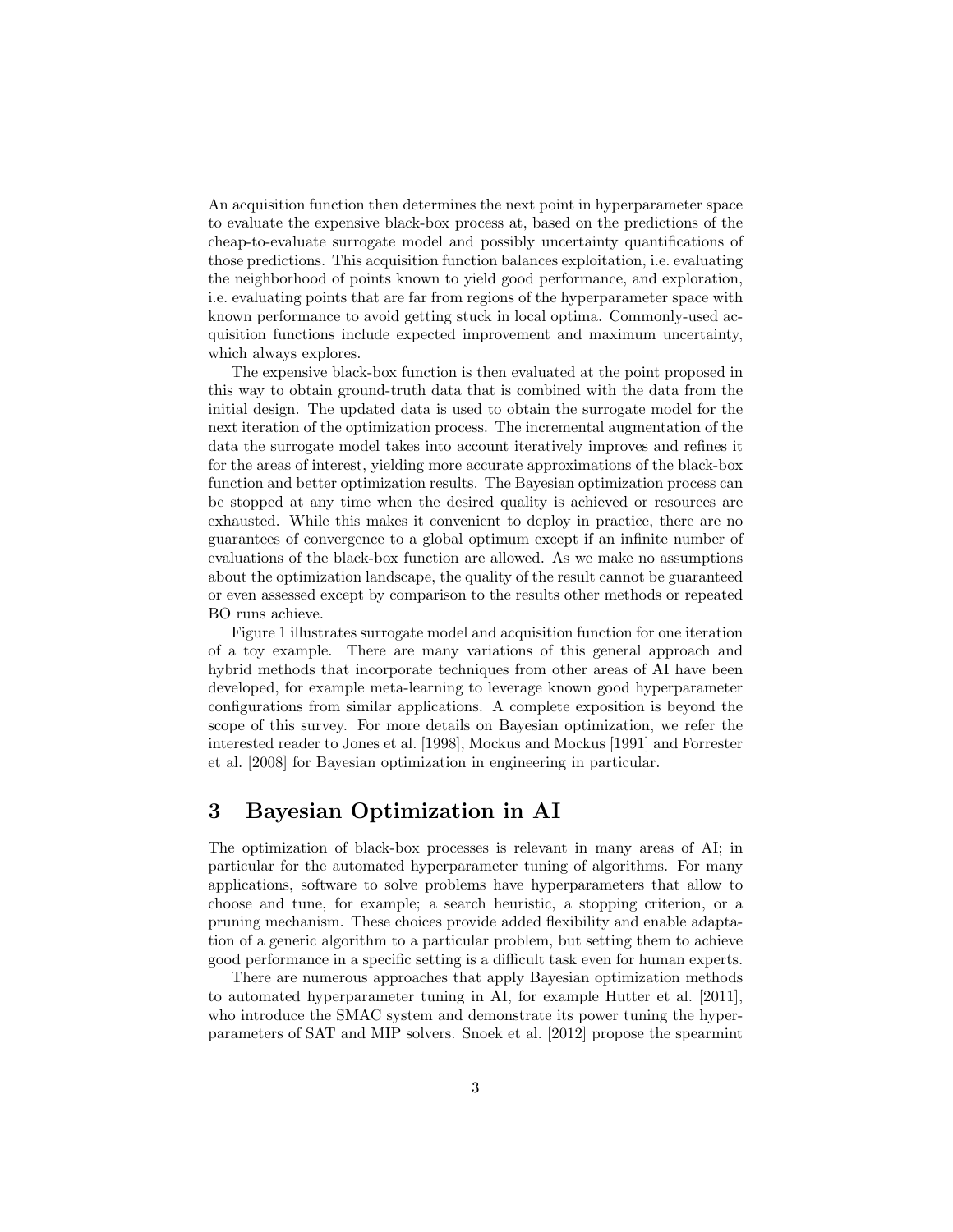<span id="page-3-0"></span>

Figure 1: Example Bayesian optimization iteration. The horizontal axis shows the parameter space, projected into one dimension. In the top panel, the solid line is the true objective function; the dashed line is its surrogate-model-based approximation. The gray-shaded areas indicate the uncertainty of predictions of the surrogate model. Red circles represent evaluated configurations used to build the initial surrogate model; green squares configurations evaluated and added to the training data for the surrogate model in previous iterations; and the blue triangle the proposed next configuration to evaluate. The bottom panel shows the expected improvement over the best configuration found so far; the highest peak coincides with the proposed next configuration. Illustration generated with the mlrMBO package [Bischl et al.](#page-10-0) [\[2017\]](#page-10-0).

system and automatically tune the hyperparameters of a machine learning algorithm, whereas [Feurer et al.](#page-11-3) [\[2015\]](#page-11-3), [Kotthoff et al.](#page-12-1) [\[2017\]](#page-12-1) automatically choose the machine learning approach and pre- and post-processing methods in addition to tuning its hyperparameters.

[Bischl et al.](#page-10-0) [\[2017\]](#page-10-0) propose a general and flexible system for hyperparamter tuning using Bayesian optimization, and [Falkner et al.](#page-11-4) [\[2018\]](#page-11-4) combine Bayesian optimization with bandit-based methods. The need for hyperparameter tuning in machine learning has resulted in the field of automated machine learning (AutoML), which relies to a significant part on Bayesian optimization and related methods. We refer the interested reader to a recent book [Hutter et al.](#page-11-5) [\[2019\]](#page-11-5) for more.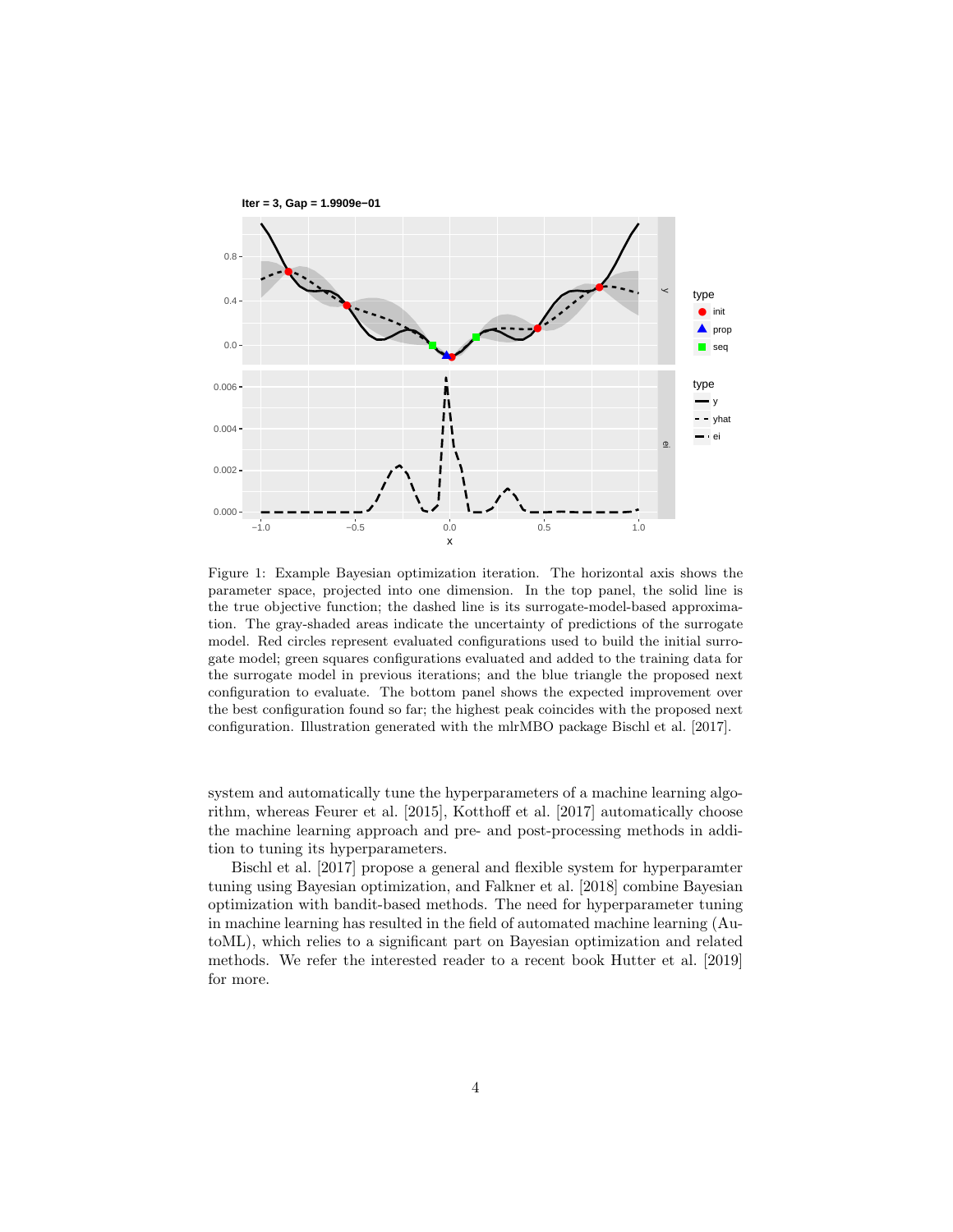### 4 Bayesian Optimization in Materials Science

A large application area of Bayesian optimization in materials science is similar to how it is applied in AI – the optimization of the hyperparameters of computationally expensive processes. In particular, Density Functional Theory (DFT) simulations can compute properties of interest for a given material, but may take weeks to complete. DFT calculations are used to determine the electronic structure of systems composed of many atoms or molecules, in particular the spatially dependent density of electrons, from which properties of the modeled material can be derived. Such simulations rely only on first-principles knowledge in quantum physics and are widely applicable to many different types of materials. DFT and similar first-principles-based simulations are the cornerstone in many areas of materials science. Note that the DFT simulations themselves are not optimized, i.e. BO is not applied to improve the simulation itself, but the underlying material – DFT is used to avoid having to synthesize and experimentally evaluate a material.

[Kiyohara et al.](#page-12-2) [\[2016\]](#page-12-2), [Kikuchi et al.](#page-12-3) [\[2018\]](#page-12-3), [Bondevik et al.](#page-10-1) [\[2019\]](#page-10-1) use BO to optimize the grain boundary structure in polycrystalline materials instead of exhaustively evaluating the design space for the materials. They all demonstrate that results of similar quality to exhaustive evaluation can be achieved at significantly lower cost, with an increase in efficiency by up to two orders of magnitude. Similarly, [Ueno et al.](#page-14-0) [\[2016\]](#page-14-0) optimize the grain boundary energy over several thousand precomputed hyperparameter configurations, which allows them to compare the performance of different approaches. [Talapatra et al.](#page-13-1) [\[2018\]](#page-13-1) employ BO in a similar setting by evaluating its performance on a set of a few hundred precomputed results. They optimize the elastic properties of a material and demonstrate that BO is quickly able to identify the optimal hyperparameters in their relatively small approximation of the real search space. [Balachandran et al.](#page-10-2) [\[2016\]](#page-10-2) investigate the same application and in subsequent publications demonstrate the effectiveness of BO to optimize shape memory alloys [Xue et al.](#page-14-1) [\[2016\]](#page-14-1), the band gap in perovskites, an important material in the creation of solar cells [Pilania et al.](#page-13-2) [\[2017\]](#page-13-2), and the band gap in compounds for luminescent materials [Lookman et al.](#page-12-4) [\[2019\]](#page-12-4). [Ling et al.](#page-12-5) [\[2017\]](#page-12-5) demonstrate the utility of BO to optimize the DFT-calculated magnetic deformation of a material, superconductors, thermoelectricity, and the strength of steel. [Hankins et al.](#page-11-6) [\[2019\]](#page-11-6) apply BO to the problem of creating new materials via a parameterized generator for patterns that describe the structure of the material. They optimize the interfacial area of the material, which can be computed directly and very cheaply compared to numerical simulations, but the large hyperparameter space still necessitates a more efficient hyperparameter optimization approach than exhaustive search. [Dehghannasiri et al.](#page-10-3) [\[2017\]](#page-10-3) design materials with low energy dissipation by optimizing a dopant (an impurity introduced into a pure material of a different type) and its concentration using BO, showing improvements over random search and pure exploitation.

[Seko et al.](#page-13-3) [\[2014\]](#page-13-3) perform one of the earliest investigations into whether BO is suitable for optimizing the properties of materials that are evaluated using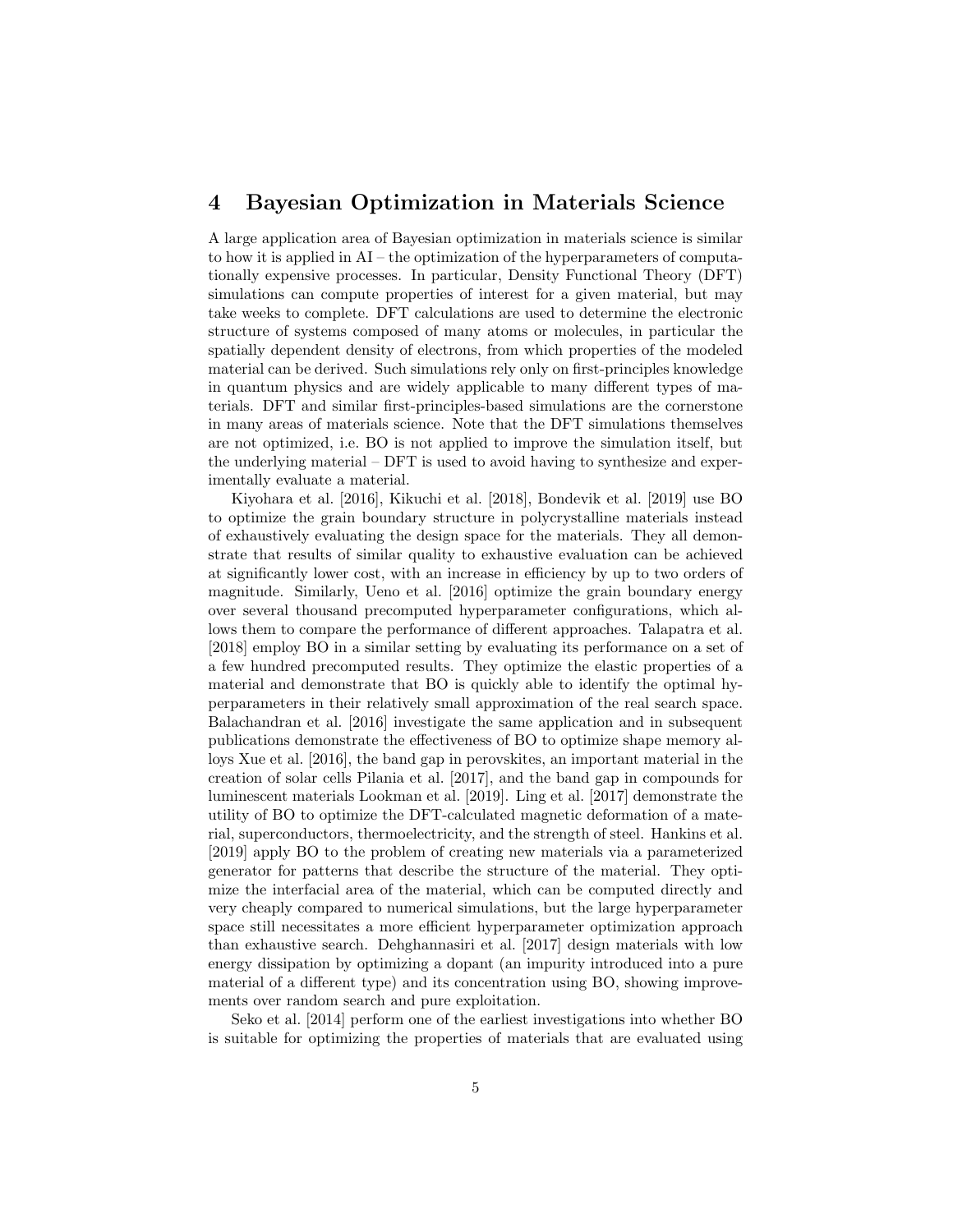DFT. In particular, they focus on the performance of the surrogate model that replaces the DFT calculations, a crucial prerequisite for applying BO. They predict and optimize the melting temperature of solid compounds and find that support vector regression in particular provides high-quality predictions of the DFT results. However, they use Gaussian Processes in a BO framework to optimize the melting temperature, demonstrating better performance than random search. A subset of the authors provide additional applications in a later study [Tanaka and Seko](#page-14-2) [\[2016\]](#page-14-2) that more explicitly distinguishes between high-throughput approaches where an exhaustive grid search is performed and applications where this is infeasible and the use of BO or a similar technique is necessary.

In contrast to most areas of AI, a lot of materials science is not only computational, but involves physical experiments that synthesize and evaluate materials. While DFT and similar simulations are increasingly accurate, their results are often only approximations of what happens in the real world due to different scales or a lack of first-principles understanding – DFT calculations can only consider relatively small numbers of atoms or molecules that may not accurately represent materials deployed in practical applications. Even more so than for computational simulations, BO is useful to reduce experimental effort in the optimization of materials that requires not only physical resources, but also in many cases specialized equipment and the time of a skilled operator.

[Ren et al.](#page-13-4) [\[2018\]](#page-13-4) use a manual version of BO to discover metallic glasses. They train a random forest model to predict whether a particular composition of precursor materials results in the formation of a glass based on prior experimental results. The model is then used to manually identify the region with the highest promise for gathering additional data through high-throughput experimentation, allowing for many evaluations in a short amount of time. The experimental results obtained in this way are used to refine the model. The authors iterate this process three times and discover several new glass-forming systems. Häse et al. [\[2018\]](#page-11-7) use BO to optimize the conditions for a chemical reaction to achieve a certain stability condition. While the optimized experimental conditions could be evaluated through actual experiments, the authors use a simulator to achieve higher throughput and obtain more data. They show that BO is not only able to obtain the desired results quickly, but also does so more robustly than other approaches, namely particle swarm optimization and CMA-ES. [Kotthoff et al.](#page-12-6) [\[2019\]](#page-12-6) optimize the reduction of graphene oxide to graphene in the context of creating nano-circuits and flexible electronics. The evaluations of the black-box function rely on physical experiments that are performed manually and thus the number of data points is only a few dozen. However, the authors demonstrate that even in this case, significant improvements of the experimental outcome over human experts can be achieved. [Wigley et al.](#page-14-3) [\[2016\]](#page-14-3) optimize the production of Bose-Einstein condensates with BO, which they refer to as machine learning online optimization, with an order of magnitude fewer evaluations than previous approaches. [Ren et al.](#page-13-5) [\[2020\]](#page-13-5) optimize the efficiency of solar cells by tuning the growth temperature of gallium arsenide cells. Their customized BO approach is able to achieve improvements after only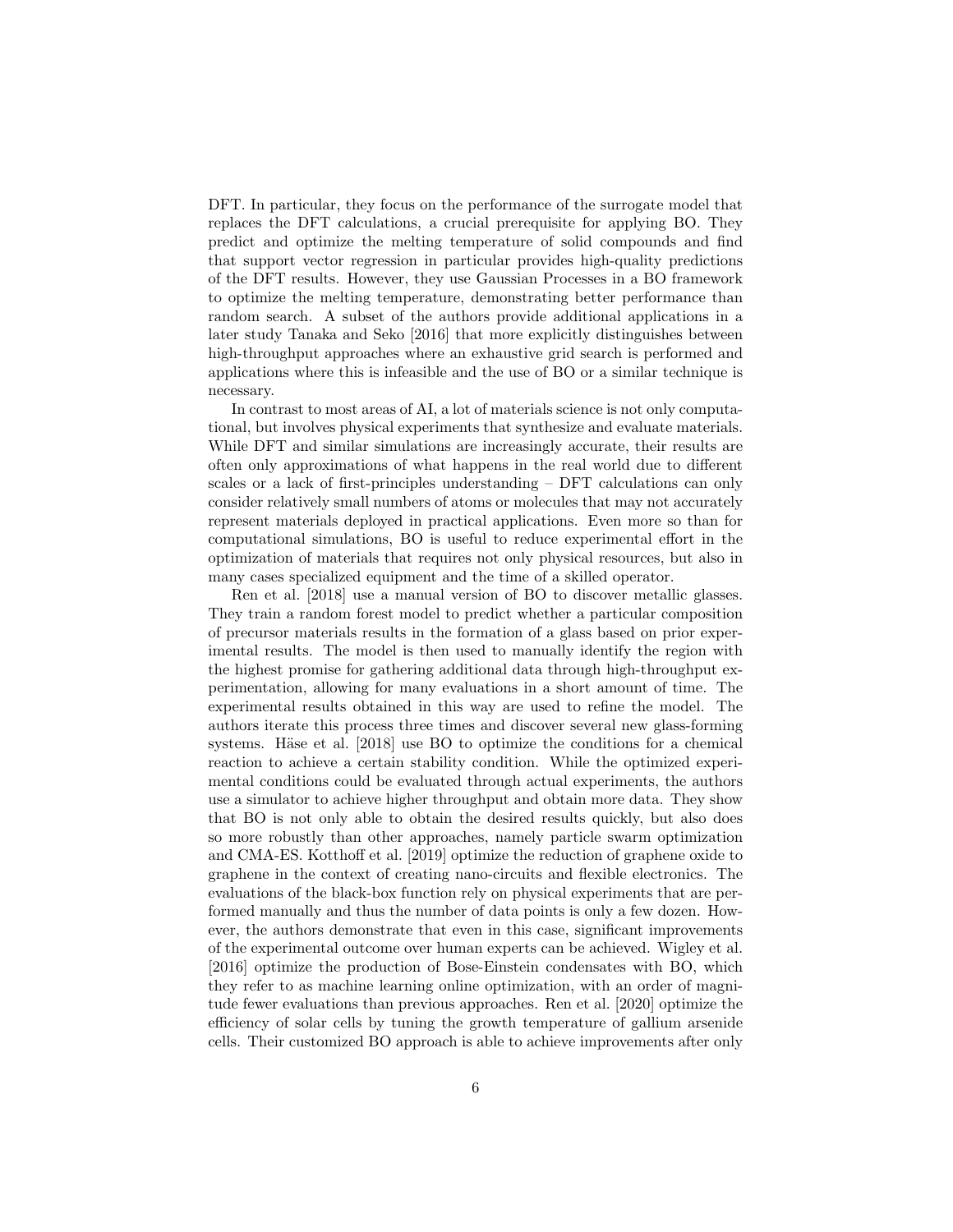five experimental evaluations. [Vellanki et al.](#page-14-4) [\[2017\]](#page-14-4) optimize alloy casting and the production of polymer fibers in a constrained batch process, but do not provide a baseline comparison for their results.

Some approaches combine computational simulations with experiments or different types of simulations with different fidelities and costs for multiple layers of screening. This allows to improve the outcomes of the optimization process while reducing the costs for evaluations of the black box functions. Indeed, this is a major difference to applications of BO in AI, where usually there is only a single way of evaluating the black box function to be optimized. The closest to evaluations at multiple levels are techniques like early stopping, used for example in SMAC, that stop the evaluation if the hyperparameter setting under configuration does not show promise on a subset of the data, e.g. a fraction of the folds for a machine learning problem or a subset of the problem instances for a combinatorial optimization algorithm.

Gómez-Bombarelli et al. [\[2016\]](#page-11-8) optimize the design of OLEDs. They prescreen designs using a machine learning surrogate model, then perform DFT calculations on the remaining candidates, and finally synthesize and experimentally evaluate the candidate designs that pass this second screening. While the authors do not use BO directly, they demonstrate the power of a multi-level, multi-fidelity approach in efficiently exploring a large search space. [Pilania et al.](#page-13-2) [\[2017\]](#page-13-2) combine different types of DFT simulations, one low-fidelity simulation that can be computed quickly, and one high-fidelity simulation, to optimize the bandgap of solids. They use a modified Gaussian Process that is able to take information at multiple fidelities into account directly as a surrogate model and demonstrate better outcomes than when using only the high-fidelity data. [Patra](#page-12-7) [et al.](#page-12-7) [\[2020\]](#page-12-7) apply the same approach to optimizing the bandgap of polymers and demonstrate similar results, noting that their multi-fidelity surrogate model is able to generalize better to a larger design space than surrogate models that use only high-fidelity data.

The majority of approaches in both AI and materials science consider singleobjective BO, as multi-objective optimization increases complexity considerably and multiple objectives can be combined into a single objective. However, a few approaches apply multi-objective BO to avoid requiring the user to specify how to weight different objectives and being able to choose the trade-off after the optimization from points on the Pareto front. [Talapatra et al.](#page-13-1) [\[2018\]](#page-13-1) consider the two competing objectives of shear and bulk modulus, which quantify the effect external forces have on the material. The authors use expected hypervolume improvement as the acquisition function and show that they can efficiently identify the points on the Pareto front. [Solomou et al.](#page-13-6) [\[2018\]](#page-13-6) consider the simultaneous optimization of up to three properties of a particular type of alloy based on computational simulations. They also use expected hypervolume improvement as the acquisition function and demonstrate the effectiveness of their approach. [Ragasa et al.](#page-13-7) [\[2019\]](#page-13-7) scale up to 10 objectives, but use a custom non-BO approach, though inspired by Bayesian optimization, that iteratively refines the hyperparameter search space based on found Pareto-optimal configurations.

In many applications, it may be desirable to batch evaluations of the black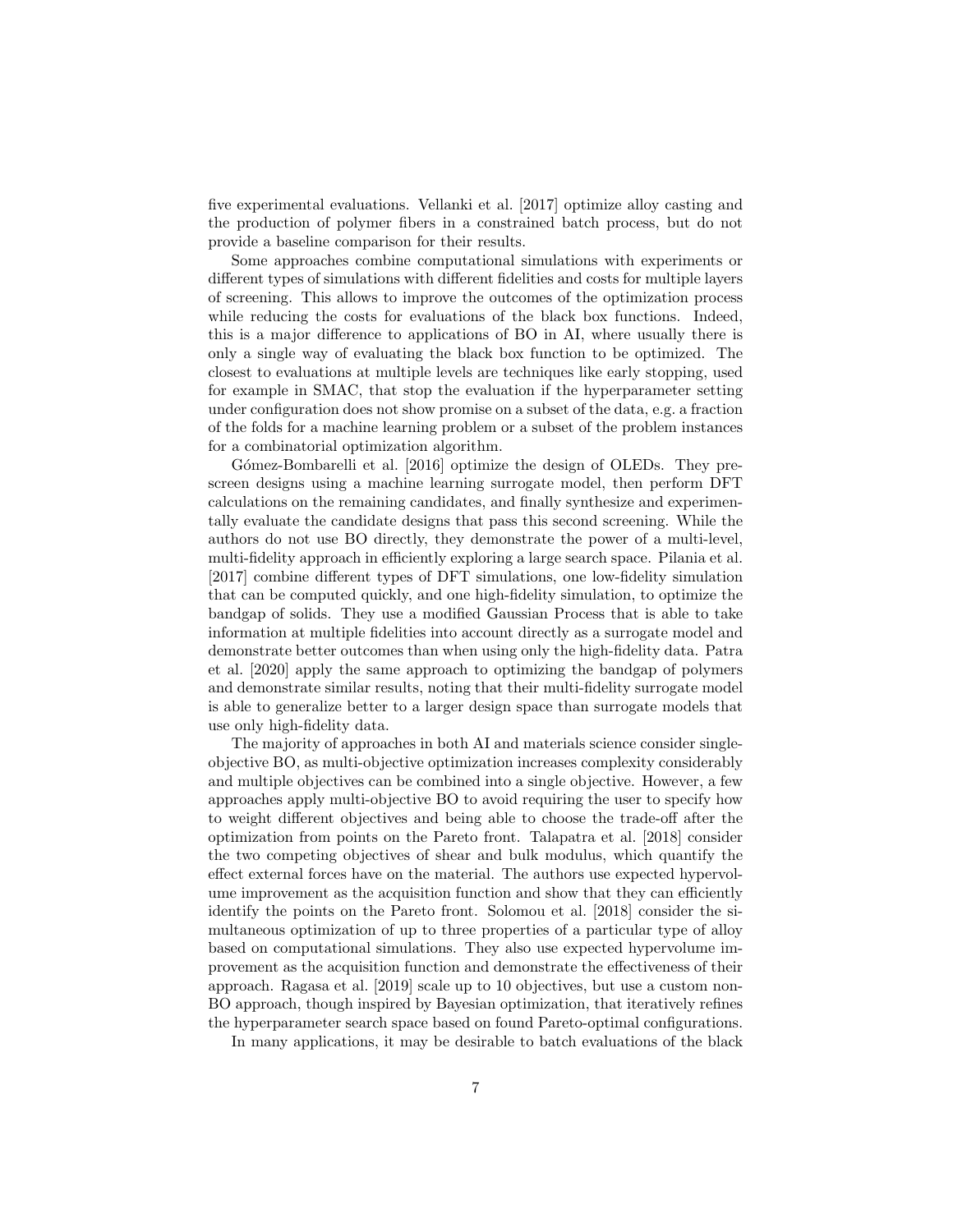box function to be optimized, i.e. have the BO process predict multiple hyperparameter configurations at once. This can facilitate the parallel evaluation of configurations to make optimal use of available resources. This is common to both AI and materials science, though there are few approaches that do it. Häse [et al.](#page-11-7) [\[2018\]](#page-11-7) propose batches of configurations to evaluate by optimizing the acquisition functions for different values of a parameter that trades off exploration and exploitation. The authors demonstrate that this batch evaluation improves overall performance, as the correct setting for this parameter is unclear and varies over time. A unique issue in BO for materials science that does not usually come up in an AI setting is that the first hyperparameter configuration to evaluate may constrain subsequent configurations. [Vellanki et al.](#page-14-4) [\[2017\]](#page-14-4) give the examples of heat treatment of alloys, where multiple samples can be processed at the same time in an oven but at a fixed temperature, and the production of polymer fibers, where different values for polymer flow and coagulant speed can be evaluated at the same time but within a fixed geometry. They propose a nested BO approach that optimizes the hyperparameters that are subject to constraints in an outer loop and, given the optimized values, the unconstrained hyperparameters in an inner loop.

In many applications of BO in materials science, standard BO approaches, usually with Gaussian Processes as surrogate models and expected improvement as acquisition function, are used. There are a few exceptions; for example Häse et al. [\[2018\]](#page-11-7) use Bayesian Neural Networks as a surrogate model with a custom acquisition function and [Pilania et al.](#page-13-2) [\[2017\]](#page-13-2), [Patra et al.](#page-12-7) [\[2020\]](#page-12-7) use custom Gaussian Processes that can take information at multiple fidelities into account, with an acquisition function that takes the cost difference of the different fidelities into account. [Dehghannasiri et al.](#page-10-3) [\[2017\]](#page-10-3) use mean objective cost of uncertainty as the acquisition function, which quantifies how much worse an outcome is because of uncertainty. [Ren et al.](#page-13-5) [\[2020\]](#page-13-5) replace the traditional BO approach with multiple layers of surrogate models of Bayesian networks infused with background knowledge that constrains the (intermediate) outputs to physically feasible ones, combined with a neural network that serves as a surrogate for expensive numerical simulations. [Vellanki et al.](#page-14-4) [\[2017\]](#page-14-4) propose a nested approach that runs a series of BO processes to propose a batch of hyperparameter configurations to evaluate. [Talapatra et al.](#page-13-1) [\[2018\]](#page-13-1) use Bayesian model averaging inside the BO process to select the most suitable surrogate model at the same time as optimizing the black-box process. [Ueno et al.](#page-14-0) [\[2016\]](#page-14-0) augment BO with automated hyperparameter tuning and a few changes to be able to sample and optimize the surrogate model more efficiently with thousands of features.

Most publications compare their approaches only to a grid or random search, but some study the effect variations of the BO process have. [Ling et al.](#page-12-5) [\[2017\]](#page-12-5) propose a BO framework that uses random forests as surrogate models with three different acquisition functions and demonstrate that using likelihood of improvement instead of expected improvement performs better on their case studies. [Balachandran et al.](#page-10-2) [\[2016\]](#page-10-2) on the other hand compare the performance of different surrogate models with the same acquisition function. They note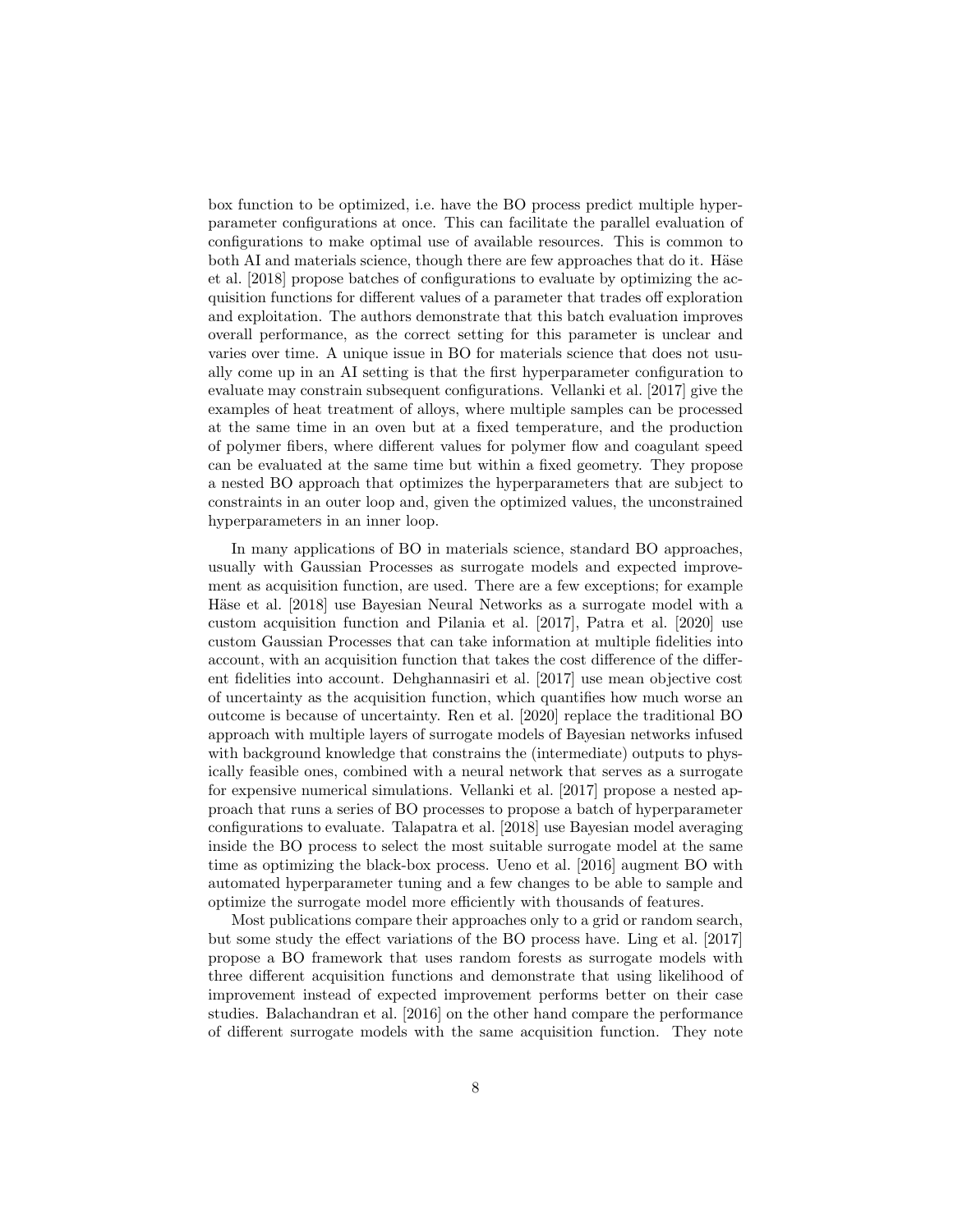that models that quantify the uncertainty of their predictions show better performance than those that do not, and find that support vector regression with an RBF kernel gives the best surrogate models, similar to the findings of [Seko](#page-13-3) [et al.](#page-13-3) [\[2014\]](#page-13-3).

In most cases, BO approaches in materials science are developed without awareness of similar efforts in AI. A notable exception is Häse et al. [\[2018\]](#page-11-7), who compare to SMAC [\[Hutter et al., 2011\]](#page-11-2) and spearmint [\[Snoek et al., 2012\]](#page-13-0), as well as non-BO optimization methods. They demonstrate that their proposed system Phoenics achieves better performance, differing from the other BO approaches in a different surrogate model (Bayesian Neural Networks) and an acquisition function based on kernel densities.

### 5 Research Directions

The application of Bayesian optimization in materials science is guided by the domain. In particular, this means that achieving performance improvements is perhaps not as important as in AI, and there is more emphasis on understanding the models and being able to incorporate additional constraints that encode the physical knowledge governing the application, as many of the approaches mentioned above do.

Explainable AI has emerged as an important research area in AI with the increasing deployment of AI models that facilitate decision making. In particular deep neural network models are difficult to understand, with real-world ramifications on their performance. Almost all publications in materials science incorporate some analysis of what surrogate models have learned, often with respect to the importance of the features used to characterize the optimized process (e.g. [Kotthoff et al.](#page-12-6) [\[2019\]](#page-12-6)). To the best of our knowledge, these approaches are relatively straightforward and more sophisticated techniques developed by the AI community, for example the SHAP framework [Lundberg and](#page-12-8) [Lee](#page-12-8) [\[2017\]](#page-12-8), have not been applied yet.

Another aspect that is emphasized more in materials science than in AI is the quantification of the uncertainties of a surrogate model, which [Ling et al.](#page-12-5) [\[2017\]](#page-12-5) specifically develop for random forest surrogate models. This may be the reason that Gaussian Processes remain the most popular surrogate model, although different authors have observed that support vector machine models achieve better predictive accuracy. This is a potential research direction for the AI community that would benefit materials science directly.

[Lookman et al.](#page-12-9) [\[2016\]](#page-12-9) highlight the successes machine learning in general has had in materials science, but conclude that more applications are required to give the community guidelines on how to apply BO and machine learning in the wider sense in the context of materials science. While, as outlined above, a standard incarnation of BO with Gaussian Processes as surrogate models and expected improvement as acquisition function is emerging as a reasonable place to start, there is likely no single approach that will perform best in all settings – a fact that has been known in AI for decades and leveraged in the emerging field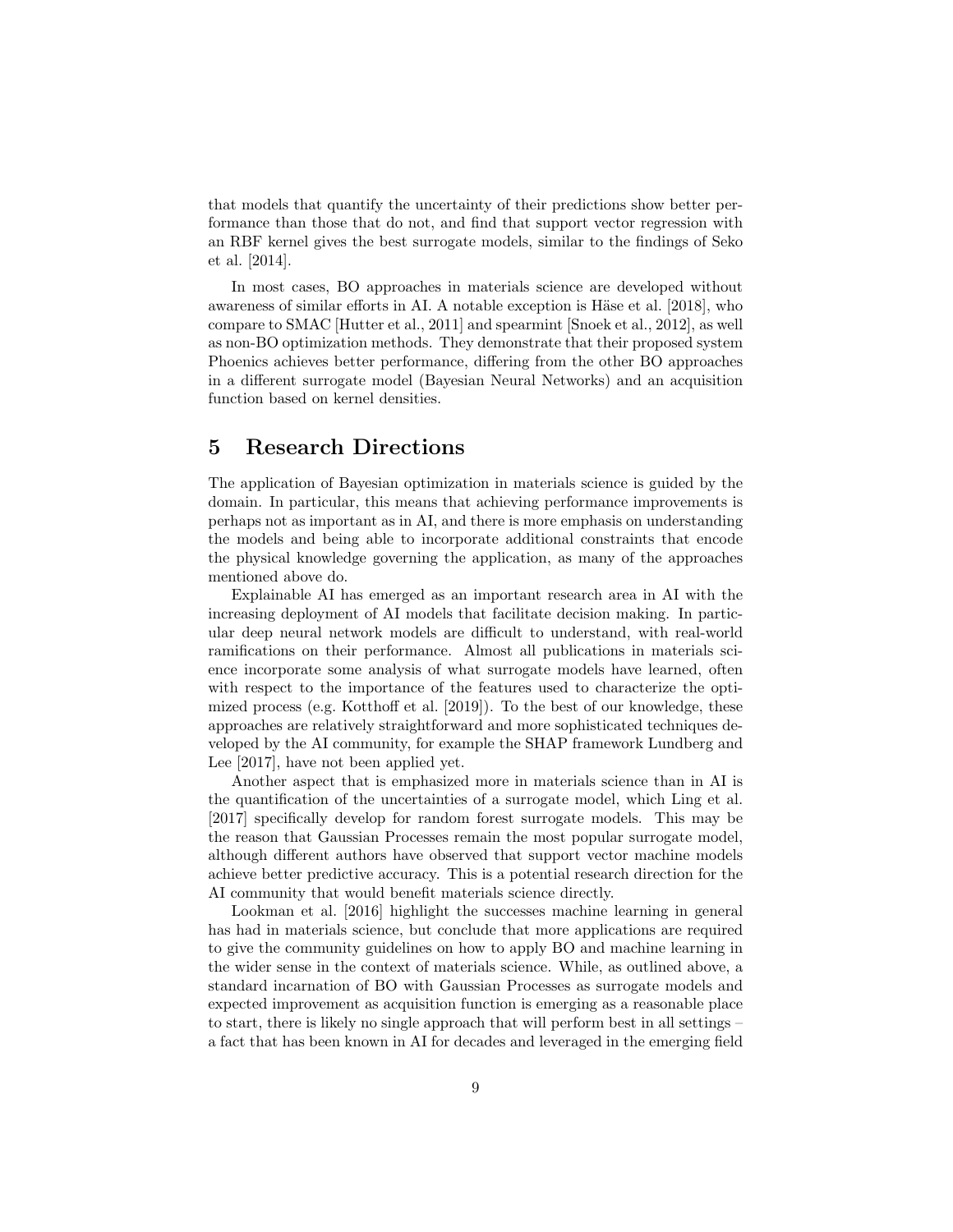of automated machine learning [Hutter et al.](#page-11-5) [\[2019\]](#page-11-5) for example. While some approaches in materials science are already taking advantage of these powerful techniques, a more ubiquitous integration of AutoML techniques into materials science tools would likely increase the uptake of BO in this area.

[de Pablo et al.](#page-10-4) [\[2019\]](#page-10-4) identify a lack of systematic methods for reporting the performance of machine learning approaches and baselines to compare to as one of the challenges in materials science. This is again an area where AI research can help, as the same issues are relevant and have been investigated longer. The authors note that "[e]stablished approaches from the statistics and computer science communities combined with new methods developed specifically for materials data issues must be disseminated to the materials community[. . . ]" – a challenge for our community to reach out more and organize interdisciplinary events. Similarly, they note that most research in machine learning focuses on large datasets which are usually not available in materials science. Especially since the advent of deep learning, such small data problems have been somewhat neglected by the AI community and there are opportunities to develop new approaches at the intersection of materials and AI.

[Kalidindi](#page-11-9) [\[2019\]](#page-11-9) mentions similar concerns and in particular notes that a significant issue in materials science is the fragmented storage and availability of the relevant data. Similar issues have been tackled by the AI community and resulted in standard data formats and repositories that may be applicable in a materials context as well, for example the OpenML project [Vanschoren et al.](#page-14-5) [\[2013\]](#page-14-5). The author further highlights the challenge of integrating the governing physical laws into a BO process and proposes a framework to tackle this. Similar efforts to include background knowledge in machine learning and data mining have been undertaken in AI, for example in the ICON project Bessière et al. [\[2016\]](#page-10-5), but no joint efforts exist to the best of our knowledge.

While most research proceeds independently in AI and materials science, there are a few joint efforts, notably [Vellanki et al.](#page-14-4) [\[2017\]](#page-14-4), which propose constrained batch optimization and evaluate their approach both for a machine learning and materials science applications. This demonstrates that both fields can benefit from advances and makes a strong case for increased collaboration between AI and materials science researchers.

# 6 Conclusion

We have presented an overview of applications of Bayesian optimization in materials science, where researchers want to optimize poorly-understood black-box processes to achieve desired properties of materials. Similar to applications of BO in AI, the focus is on minimizing the number of evaluations of the expensive black-box function while maximizing the quality of the result, and similar results have been achieved, firmly establishing Bayesian optimization as a state-of-theart method that should be in the toolkit of every materials science researcher.

A lot of recent progress in materials science has been enabled by Bayesian optimization. However, a lot of work remains to be done to improve BO in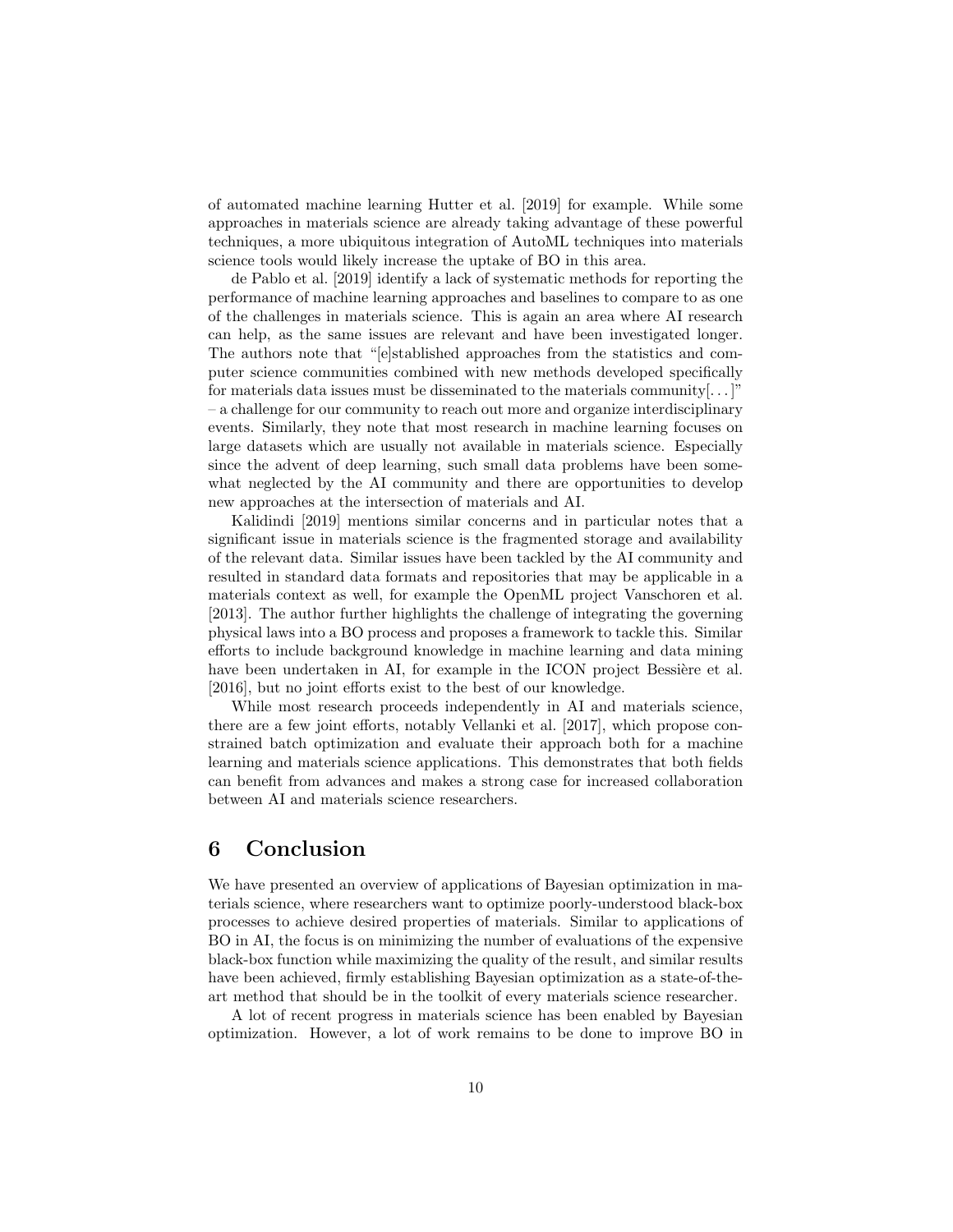practice and scale to more difficult problems, in particular ones with multiple objectives and large numbers of features, and integrate data-driven methodologies with first-principles knowledge.

Materials science presents some unique challenges to applying Bayesian optimization that can stimulate research in AI and, ultimately, benefit applications of BO in AI as well. Research to date has progressed almost independently in both application domains, and we hope that this survey will stimulate interdisciplinary efforts and joint projects that advance either and both fields.

### References

- <span id="page-10-2"></span>Prasanna V. Balachandran, Dezhen Xue, James Theiler, John Hogden, and Turab Lookman. Adaptive Strategies for Materials Design using Uncertainties. Scientific Reports, 6:19660, January 2016. URL [https://doi.org/10.1038/](https://doi.org/10.1038/srep19660) [srep19660.](https://doi.org/10.1038/srep19660)
- <span id="page-10-5"></span>Christian Bessière, Luc De Raedt, Lars Kotthoff, Siegfried Nijssen, Barry O'Sullivan, and Dino Pedreschi, editors. Data Mining and Constraint Programming: Foundations of a Cross-Disciplinary Approach, volume 10101 of Lecture Notes in Artificial Intelligence. Springer, 1 edition, 2016. ISBN 978- 3-319-50137-6.
- <span id="page-10-0"></span>Bernd Bischl, Jakob Richter, Jakob Bossek, Daniel Horn, Janek Thomas, and Michel Lang. mlrMBO: A Modular Framework for Model-Based Optimization of Expensive Black-Box Functions. March 2017. arXiv: 1703.03373.
- <span id="page-10-1"></span>Tarjei Bondevik, Akihide Kuwabara, and Ole Martin Løvvik. Application of machine learning-based selective sampling to determine bazro3 grain boundary structures. Computational Materials Science, 164:57–65, 2019. ISSN 0927-0256.
- <span id="page-10-4"></span>Juan J. de Pablo, Nicholas E. Jackson, Michael A. Webb, Long-Qing Chen, Joel E. Moore, Dane Morgan, Ryan Jacobs, Tresa Pollock, Darrell G. Schlom, Eric S. Toberer, James Analytis, Ismaila Dabo, Dean M. DeLongchamp, Gregory A. Fiete, Gregory M. Grason, Geoffroy Hautier, Yifei Mo, Krishna Rajan, Evan J. Reed, Efrain Rodriguez, Vladan Stevanovic, Jin Suntivich, Katsuyo Thornton, and Ji-Cheng Zhao. New frontiers for the materials genome initiative. npj Computational Materials, 5(1):41, April 2019. ISSN 2057-3960. doi: 10.1038/s41524-019-0173-4.
- <span id="page-10-3"></span>Roozbeh Dehghannasiri, Dezhen Xue, Prasanna V. Balachandran, Mohammadmahdi R. Yousefi, Lori A. Dalton, Turab Lookman, and Edward R. Dougherty. Optimal experimental design for materials discovery. Computational Materials Science, 129:311–322, 2017. ISSN 0927-0256. doi: https://doi.org/10.1016/j.commatsci.2016.11.041.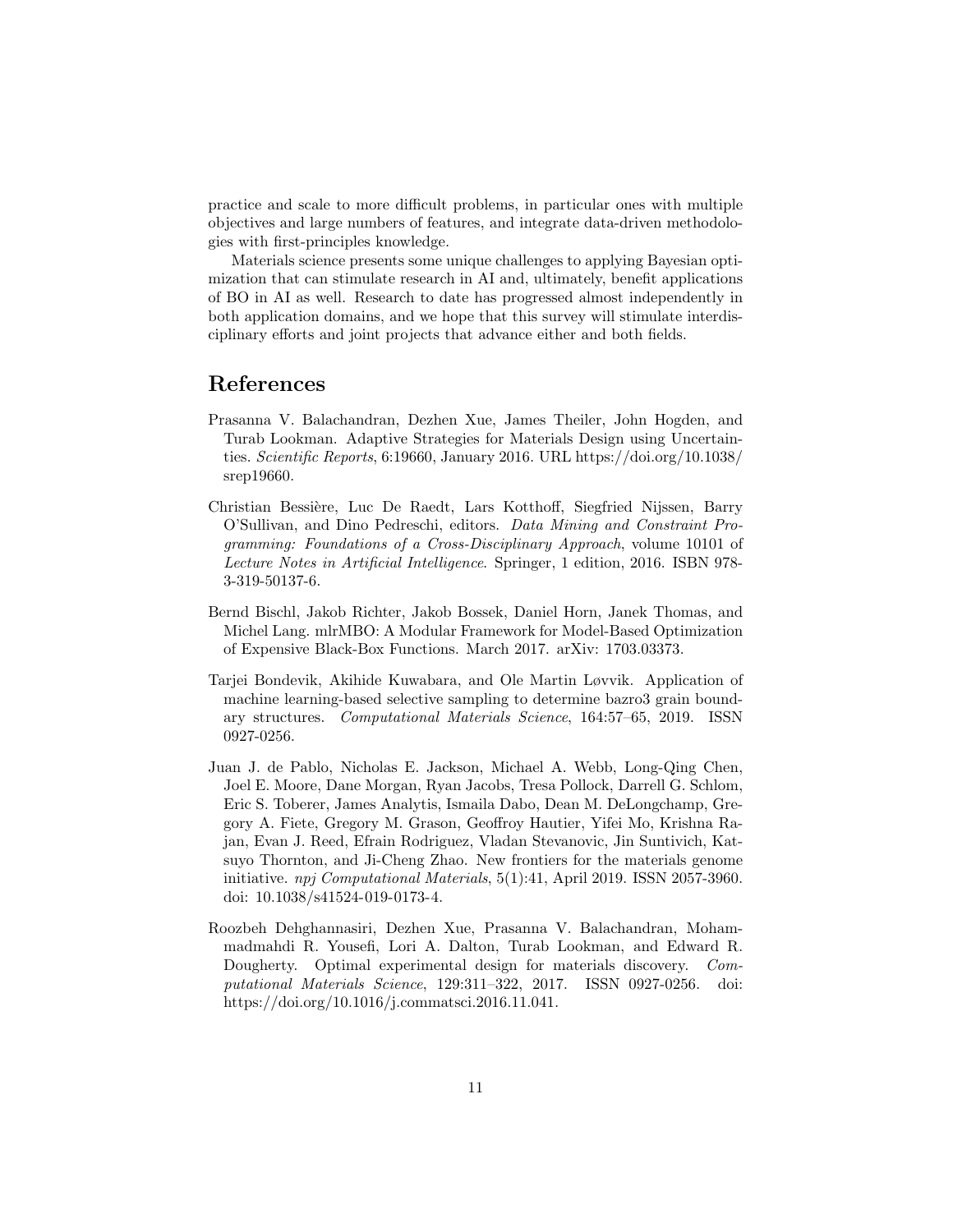- <span id="page-11-4"></span>Stefan Falkner, Aaron Klein, and Frank Hutter. BOHB: Robust and Efficient Hyperparameter Optimization at Scale. In 35th International Conference on Machine Learning, volume 80, pages 1437–1446, July 2018.
- <span id="page-11-3"></span>Matthias Feurer, Aaron Klein, Katharina Eggensperger, Jost Springenberg, Manuel Blum, and Frank Hutter. Efficient and Robust Automated Machine Learning. In Advances in Neural Information Processing Systems 28, pages 2944–2952. Curran Associates, Inc., 2015.
- <span id="page-11-1"></span>Alexander I. J. Forrester, Andras Sobester, and Andy J. Keane. Engineering Design via Surrogate Modelling - A Practical Guide. Wiley, 2008. ISBN 978-0-470-06068-1.
- <span id="page-11-8"></span>Rafael Gómez-Bombarelli, Jorge Aguilera-Iparraguirre, Timothy D. Hirzel, David Duvenaud, Dougal Maclaurin, Martin A. Blood-Forsythe, Hyun Sik Chae, Markus Einzinger, Dong-Gwang Ha, Tony Wu, Georgios Markopoulos, Soonok Jeon, Hosuk Kang, Hiroshi Miyazaki, Masaki Numata, Sunghan Kim, Wenliang Huang, Seong Ik Hong, Marc Baldo, Ryan P. Adams, and Alán Aspuru-Guzik. Design of efficient molecular organic light-emitting diodes by a high-throughput virtual screening and experimental approach. Nature Materials, 15:1120, August 2016. URL [https://doi.org/10.1038/nmat4717.](https://doi.org/10.1038/nmat4717)
- <span id="page-11-6"></span>Sarah Hankins, Lars Kotthoff, and Ray S. Fertig. Bio-like Composite Microstructure Designs for Enhanced Damage Tolerance via Machine Learning. In American Society for Composites 34th Annual Technical Conference, September 2019.
- <span id="page-11-2"></span>Frank Hutter, Holger H. Hoos, and Kevin Leyton-Brown. Sequential Model-Based Optimization for General Algorithm Configuration. In LION 5, pages 507–523, 2011.
- <span id="page-11-5"></span>Frank Hutter, Lars Kotthoff, and Joaquin Vanschoren, editors. Automated Machine Learning: Methods, Systems, Challenges. The Springer Series on Challenges in Machine Learning. Springer, 2019. ISBN 978-3-030-05317-8.
- <span id="page-11-7"></span>Florian Häse, Loïc M. Roch, Christoph Kreisbeck, and Alán Aspuru-Guzik. Phoenics: A Bayesian Optimizer for Chemistry. ACS Central Science, 4 (9):1134–1145, September 2018. ISSN 2374-7943. doi: 10.1021/acscentsci. 8b00307.
- <span id="page-11-0"></span>Donald R. Jones, Matthias Schonlau, and William J. Welch. Efficient Global Optimization of Expensive Black-Box Functions. J. of Global Optimization, 13(4):455–492, December 1998. ISSN 0925-5001. doi: 10.1023/A: 1008306431147.
- <span id="page-11-9"></span>Surya R. Kalidindi. A bayesian framework for materials knowledge systems. MRS Communications, 9(2):518–531, 2019. doi: 10.1557/mrc.2019.56.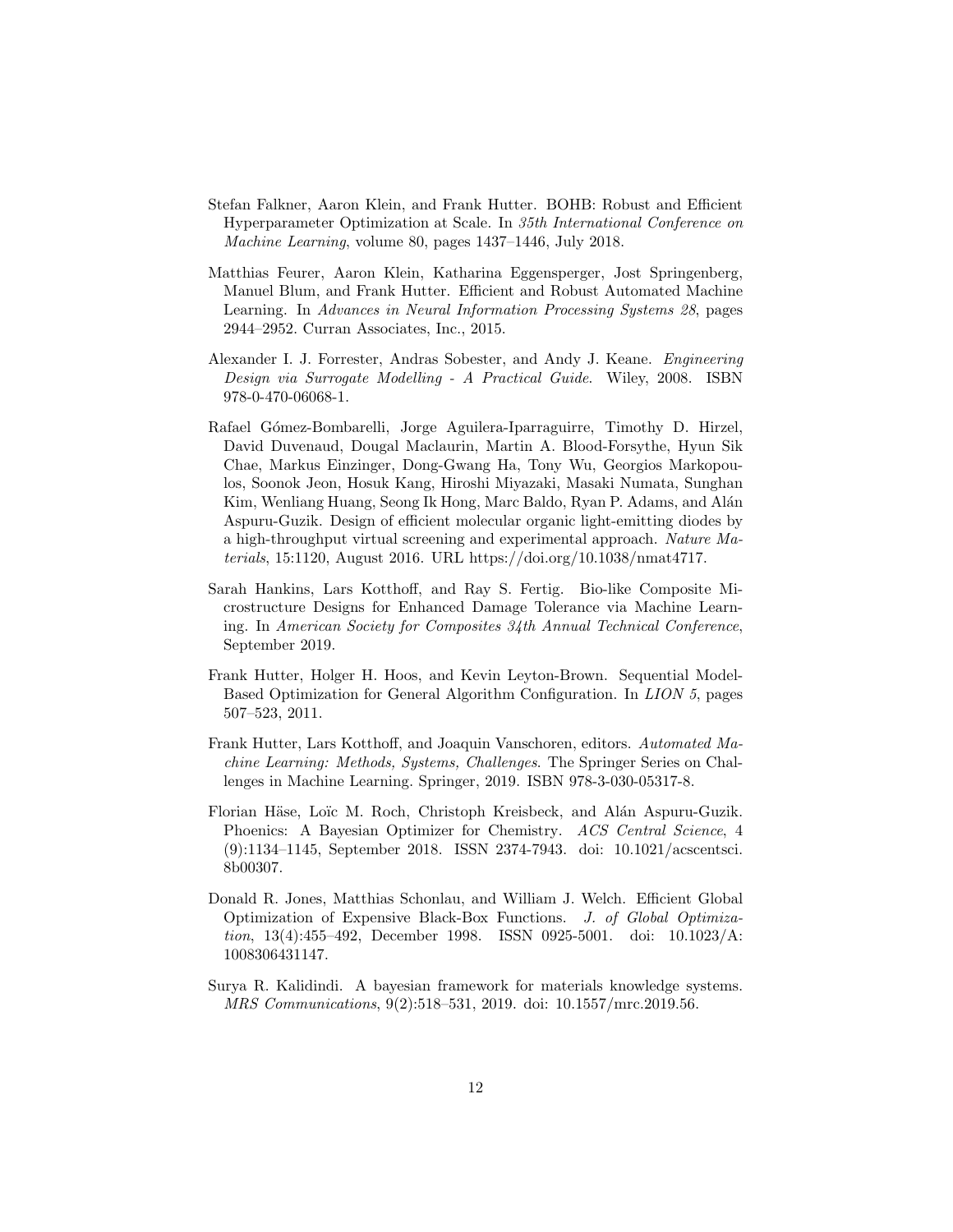- <span id="page-12-3"></span>Shun Kikuchi, Hiromi Oda, Shin Kiyohara, and Teruyasu Mizoguchi. Bayesian optimization for efficient determination of metal oxide grain boundary structures. Physica B: Condensed Matter, 532:24–28, 2018. ISSN 0921-4526. Special issue on Frontiers in Materials Science: Condensed Matters.
- <span id="page-12-2"></span>Shin Kiyohara, Hiromi Oda, Koji Tsuda, and Teruyasu Mizoguchi. Acceleration of stable interface structure searching using a kriging approach. Japanese Journal of Applied Physics, 55(4):045502, March 2016. doi: 10.7567/jjap.55. 045502.
- <span id="page-12-1"></span>Lars Kotthoff, Chris Thornton, Holger H. Hoos, Frank Hutter, and Kevin Leyton-Brown. Auto-WEKA 2.0: Automatic model selection and hyperparameter optimization in WEKA. Journal of Machine Learning Research, 18 (25):1–5, 2017.
- <span id="page-12-6"></span>Lars Kotthoff, Vivek Jain, Alexander Tyrrell, Hud Wahab, and Patrick Johnson. AI for Materials Science: Tuning Laser-Induced Graphene Production. In Data Science Meets Optimisation Workshop at IJCAI 2019, August 2019.
- <span id="page-12-5"></span>Julia Ling, Maxwell Hutchinson, Erin Antono, Sean Paradiso, and Bryce Meredig. High-Dimensional Materials and Process Optimization Using Data-Driven Experimental Design with Well-Calibrated Uncertainty Estimates. Integrating Materials and Manufacturing Innovation, 6(3):207–217, September 2017. ISSN 2193-9772. doi: 10.1007/s40192-017-0098-z.
- <span id="page-12-9"></span>Turab Lookman, P. V. Balachandran, D. Xue, G. Pilania, T. Shearman, J. Theiler, J. E. Gubernatis, J. Hogden, K. Barros, E. BenNaim, and Francis J. Alexander. A Perspective on Materials Informatics: State-of-the-Art and Challenges. In Turab Lookman, Francis J. Alexander, and Krishna Rajan, editors, Information Science for Materials Discovery and Design, pages 3–12. Springer International Publishing, Cham, 2016. ISBN 978-3-319-23871-5. doi: 10.1007/978-3-319-23871-5 1.
- <span id="page-12-4"></span>Turab Lookman, Prasanna V. Balachandran, Dezhen Xue, and Ruihao Yuan. Active learning in materials science with emphasis on adaptive sampling using uncertainties for targeted design. npj Computational Materials, 5(1):21, February 2019. ISSN 2057-3960. doi: 10.1038/s41524-019-0153-8.
- <span id="page-12-8"></span>Scott M Lundberg and Su-In Lee. A Unified Approach to Interpreting Model Predictions. In Advances in Neural Information Processing Systems, pages 4765–4774, 2017.
- <span id="page-12-0"></span>Jonas B. Mockus and Linas J. Mockus. Bayesian approach to global optimization and application to multiobjective and constrained problems. Journal of Optimization Theory and Applications, 70(1):157–172, July 1991. ISSN 1573-2878. doi: 10.1007/BF00940509.
- <span id="page-12-7"></span>Abhirup Patra, Rohit Batra, Anand Chandrasekaran, Chiho Kim, Tran Doan Huan, and Rampi Ramprasad. A multi-fidelity information-fusion approach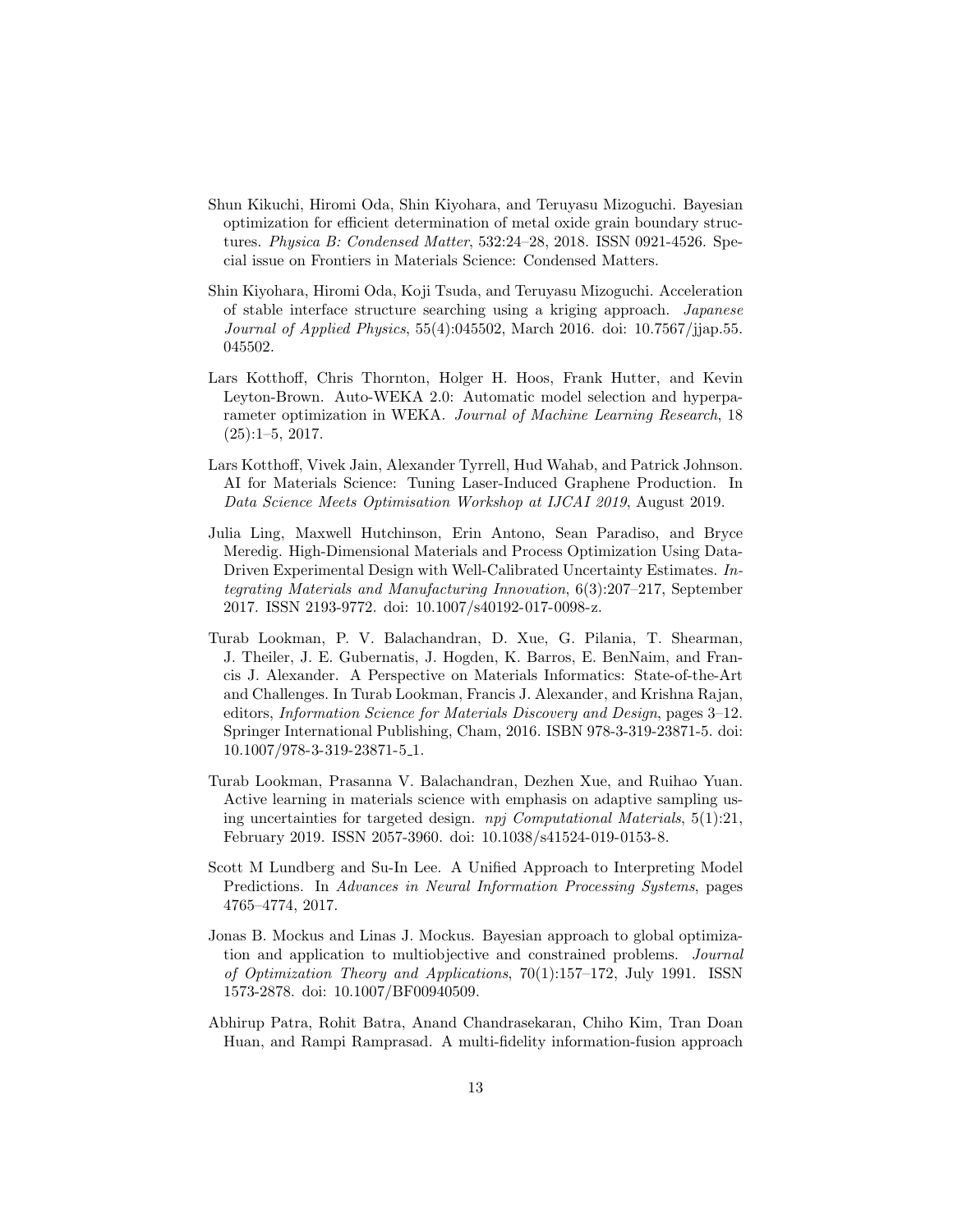to machine learn and predict polymer bandgap. Computational Materials Science, 172:109286, 2020. ISSN 0927-0256.

- <span id="page-13-2"></span>Ghanshyam Pilania, James E. Gubernatis, and Turab Lookman. Multi-fidelity machine learning models for accurate bandgap predictions of solids. Computational Materials Science, 129:156–163, 2017. ISSN 0927-0256. doi: https://doi.org/10.1016/j.commatsci.2016.12.004.
- <span id="page-13-7"></span>Eugene J. Ragasa, Christopher J. O'Brien, Richard G. Hennig, Stephen M. Foiles, and Simon R. Phillpot. Multi-objective optimization of interatomic potentials with application to MgO. Modelling and Simulation in Materials Science and Engineering, 27(7):074007, August 2019. doi: 10.1088/ 1361-651x/ab28d9.
- <span id="page-13-4"></span>Fang Ren, Logan Ward, Travis Williams, Kevin J. Laws, Christopher Wolverton, Jason Hattrick-Simpers, and Apurva Mehta. Accelerated discovery of metallic glasses through iteration of machine learning and high-throughput experiments. Science Advances, 4(4), 2018. doi: 10.1126/sciadv.aaq1566.
- <span id="page-13-5"></span>Zekun Ren, Felipe Oviedo, Maung Thway, Siyu I. P. Tian, Yue Wang, Hansong Xue, Jose Dario Perea, Mariya Layurova, Thomas Heumueller, Erik Birgersson, Armin G. Aberle, Christoph J. Brabec, Rolf Stangl, Qianxiao Li, Shijing Sun, Fen Lin, Ian Marius Peters, and Tonio Buonassisi. Embedding physics domain knowledge into a Bayesian network enables layer-by-layer process innovation for photovoltaics. npj Computational Materials,  $6(1)$ :1– 9, January 2020. ISSN 2057-3960. doi: 10.1038/s41524-020-0277-x. URL [https://www.nature.com/articles/s41524-020-0277-x.](https://www.nature.com/articles/s41524-020-0277-x)
- <span id="page-13-3"></span>Atsuto Seko, Tomoya Maekawa, Koji Tsuda, and Isao Tanaka. Machine learning with systematic density-functional theory calculations: Application to melting temperatures of single- and binary-component solids. Phys. Rev. B, 89 (5):054303, 2014. doi: 10.1103/PhysRevB.89.054303.
- <span id="page-13-0"></span>Jasper Snoek, Hugo Larochelle, and Ryan P. Adams. Practical Bayesian Optimization of Machine Learning Algorithms. In Advances in Neural Information Processing Systems 25, pages 2951–2959, 2012.
- <span id="page-13-6"></span>Alexandros Solomou, Guang Zhao, Shahin Boluki, Jobin K. Joy, Xiaoning Qian, Ibrahim Karaman, Raymundo Arróyave, and Dimitris C. Lagoudas. Multiobjective bayesian materials discovery: Application on the discovery of precipitation strengthened niti shape memory alloys through micromechanical modeling. Materials and Design, 160:810–827, 2018. ISSN 0264-1275.
- <span id="page-13-1"></span>Anjana Talapatra, Shahin Boluki, Thien Duong, Xiaoning Qian, Edward Dougherty, and Raymundo Arróyave. Autonomous efficient experiment design for materials discovery with Bayesian model averaging. Phys. Rev. Materials, 2(11):113803, 2018. doi: 10.1103/PhysRevMaterials.2.113803.